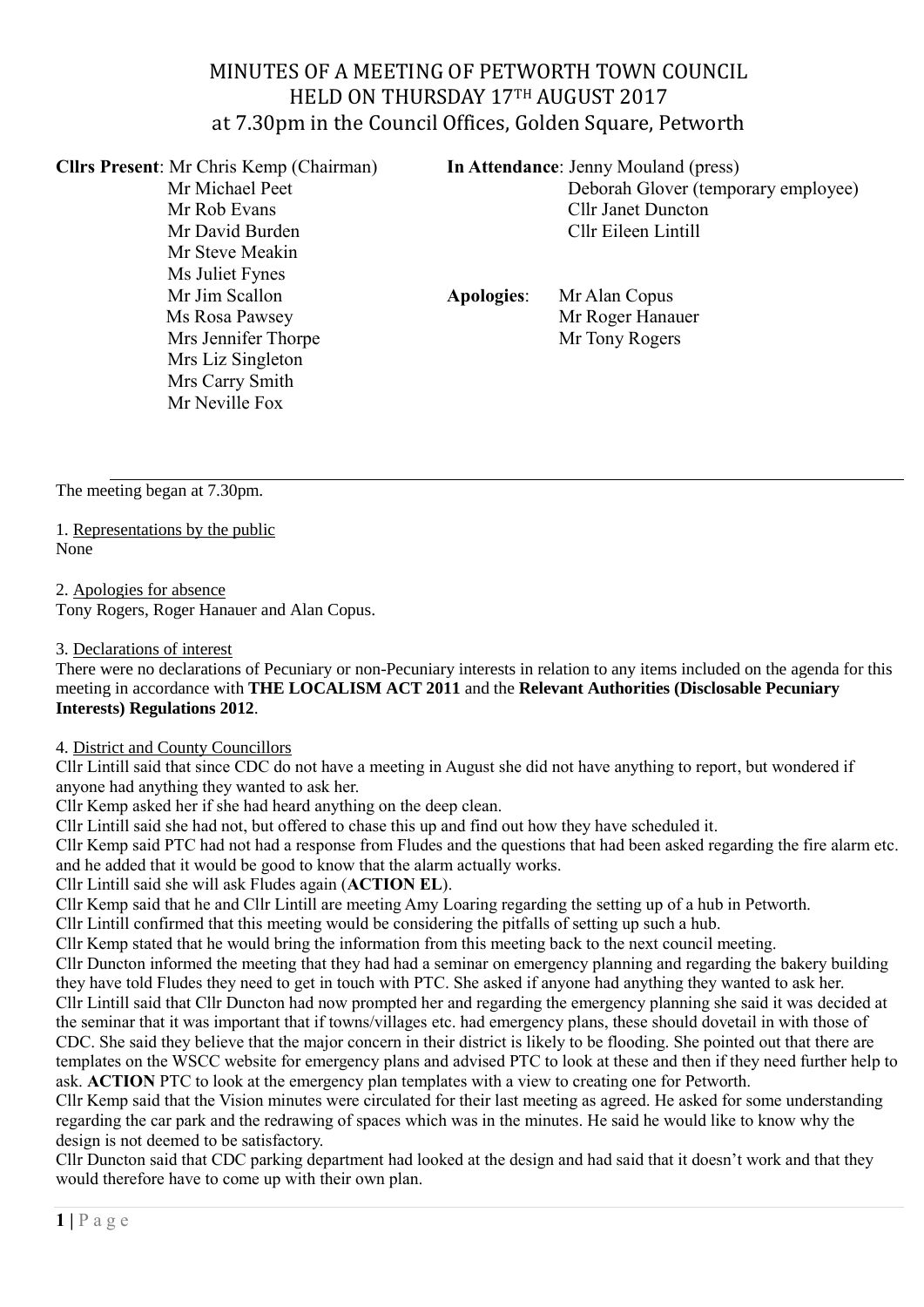Cllr Kemp replied by saying they were originally told it was an interesting design and he was confused that it is now not seen to work.

Cllr Lintill said that when the design was looked at in detail, the turning spaces were deemed to be too limited and that's where the comment came from as far as she understood.

Cllr Peet then asked if it was because of the skate park. He said the cabinet meeting had said that releasing space was dependent on the spaces available from the 2 car parks. He added that the inference is that 10/11 spaces would be lost to the skate park and it is not clear whether the council will veto the skate park.

Cllr Duncton clarified that the 2 projects together are not allowed to lose 10/11 spaces.

Cllr Peet said that the Vision Group seems to get more information about the car park than the town council who get no answers from the parking team and he added that he is concerned about the impact on the skate park.

Cllr Evans asked Cllr Duncton whether she had said they should go and speak to the head of car parking. He added that they could go as a joint body to meet the head. He said that Patricia is an accomplished architect and that he knows she had measured everything out in her plans and therefore he asked to know what the standard is that's required.

Cllr Duncton said she could not see any problem with them letting the PTC know what the standard is.

Cllr Evans asked if they could speak directly to Tanya about this.

Cllr Peet said that they have not been able to get any information and that it feels as if they are leading up to giving PTC some bad news.

Cllr Kemp asked if they could arrange for Tanya to contact PTC to arrange a meeting.

5. Chairman's Report and other announcements on matters requested

**Boys School –** Cllr Kemp asked Cllr Duncton if there was any feedback from the survivors.

Cllr Duncton said that from the meeting they had, it seemed that they were potentially happy with the idea that had been put forward.

Cllr Kemp said he was curious as to why the decision is falling back to the developer.

Cllr Duncton replied that it isn't and they will be making the decision.

Cllr Lintill added that under section 106, it's been laid down what the developer needs to do and she said that this has been agreed subject to the survivors' agreement. She said if public money is used to enhance this area further, then it is up to the developer to suggest what he would do.

Cllr Kemp concluded by saying that PTC just want to be kept in the loop.

**Neighbourhood Plan –** Cllr Kemp said that he had sent everyone a copy of the letter that has gone to the SDNPeverything is now officially on its way.

**Bus shelter –** Cllr Kemp informed the meeting that Cllr Hanauer has placed the order for the shelter and they are now waiting for the contract to come through. He added that Cllr Hanauer has had a conversation with Shona Turner and David Hyland and that he had put in a request for a grant for £1000 for the bus shelter.

Cllr Lintill confirmed that it will be a fast track grant and Cllr Kemp said that the application went in at least 2 weeks ago.

**Farmers' market –** Cllr Peet said that they need some volunteers to help with the next farmers' market. He added that they are carrying a surplus of money, which can be put in to other ways of further developing the market. They average 22-26 stallholders and it is a success.

Cllr Kemp said the stall holders have commented that they would like to increase the advertising for the market.

Cllr Peet replied by saying that they need to speak to them because the budget is there to improve the advertising. He added that the new alloy barriers make it much easier to set up now. They also have someone marshalling the market, so it's not too difficult a job to help with the set up.

Cllr Smith said they have 4 stallholders for the next indoor market and that Robert is not doing refreshments any more. She asked who would be opening up this time.

Cllr Peet said that the key can be left in the lock box for someone to access it.

Cllr Smith said someone needs to open up at 6am.

Cllr Scallon offered to do this and Cllr Evans said he should be able to help with the farmers' market.

**Skate park** – Cllr Peet said there was not much to report at the moment, but that they are hoping for some news soon.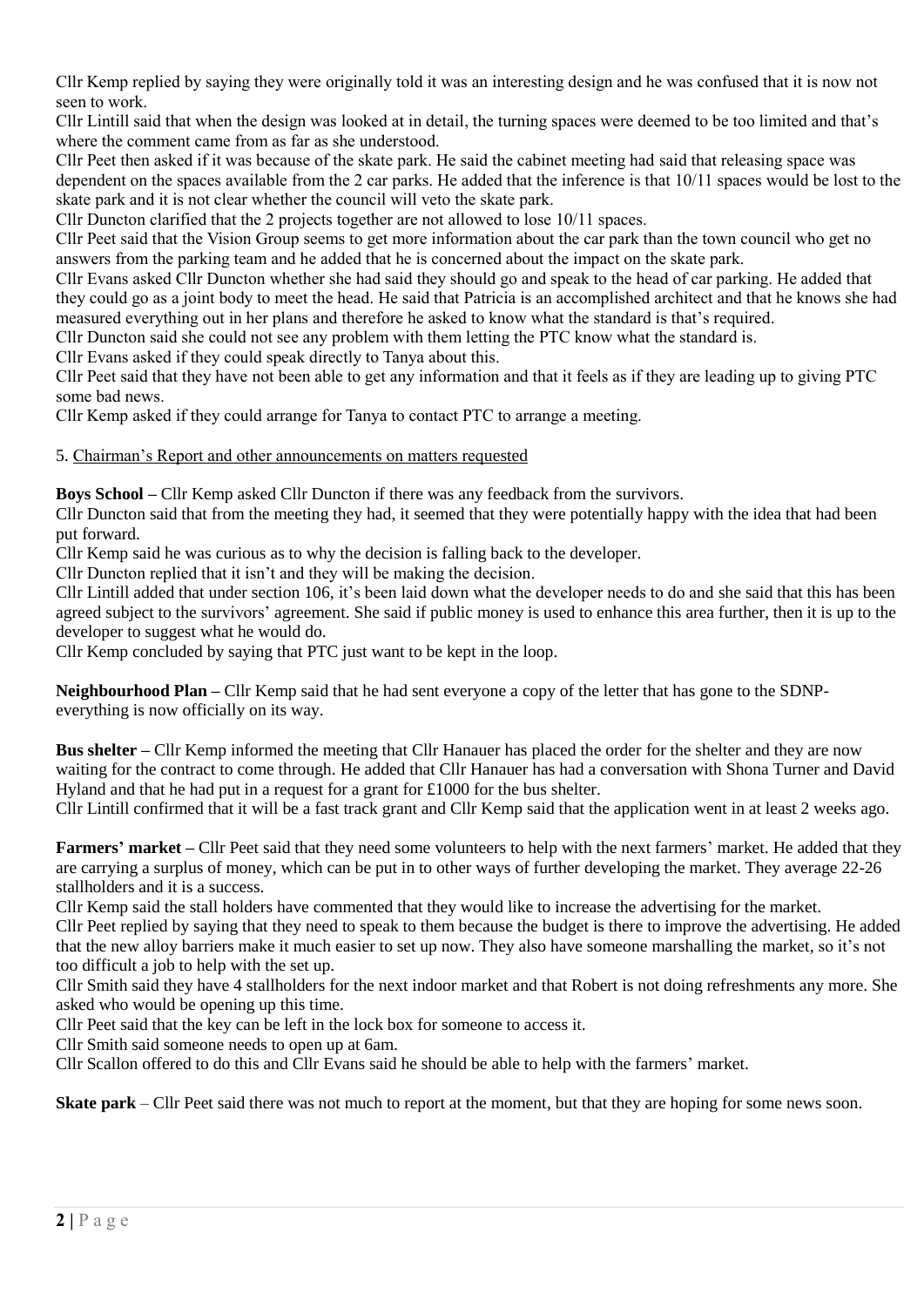**Highways and traffic –** Cllr Kemp said that the PTC need to put their mind as to what they are doing regarding the lorries and arrange a meeting with highways, now that they have the evidence they were asked to provide.

Cllr Peet said that the PBA members had been completing questionnaires and they were trying to demonstrate that they know what needs to come into town and how often. These questionnaires have shown that the big trucks that are coming through the town are not needed.

Cllr Pawsey said she wanted to ask about the big tractors that come into the town and how they fit into this. She said that she is concerned that the things sticking out from these tractors can bang people on the head.

Cllr Kemp said he did not know whether they fall under HGV regulation. He said that although tractors are a part of their rural community, he agreed with Cllr Pawsey that they were becoming very large.

Cllr Peet added that they have all sorts of exemptions and that part of the dialogue will be to find out what can be done about them. He said that the data tags they had had on the roads as part of the lorry survey, were not sophisticated enough to differentiate between tractors and arctics.

Cllr Evans suggested that a mixed group should go and talk to highways, consisting of planning committee members and some of the retailers from the town.

Cllr Peet agreed that an umbrella group should go to the meeting and show that they do not need these vehicles. He added that the message to the big vehicles is only come if you need to.

Cllr Kemp said that they get a lot more arctics up North St than they realise.

Cllr Peet commented that all the work that has been done on the road/pavements on New St has already been ruined. He said there should be a task and finish group consisting of the town council, PBA, Vision and other community groups. Cllr Evans agreed to set this up with Cllr Peet (**ACTION)**.

Cllr Kemp said that he had emailed Mike Dare/Chris Dye to tell them that the lorry sign was not working. They told him he should complain online in future, but this time they would pass the information on. Chris Dye then sent a photo that afternoon saying it's working. He said he had asked Chris Dye if there was a way of knowing if it was working and what triggers it.

Cllr Smith said it was working this morning, but not this evening.

Cllr Kemp asked Cllr Duncton if she could go back and tell them there's a problem with the sign, which she agreed to do. (**ACTION JD).** He added that it's critical to stop lorries from getting stuck on the wall.

Cllr Duncton said she had spoken to Chris Dye, who said he had not yet seen the lorry survey and Cllr Kemp said it has not yet been sent, because PTC need to analyse the results first themselves.

**Sports ground –** Cllr Kemp said that the JSA and Cricket Club have accepted that a CIC is taking over and that they will have the Petworth Park Sports Association CIC. He said he had had a meeting with Andrew Carrington to sort out a few of the questions that were raised. Andrew sorted out the issues that they had with the 'letter of comfort'. He said that by the beginning of October they will be presenting their requirements for the long term lease, which will hopefully be sorted by the end of the year. It will be a 20 or 25 year lease. He said they had thought it would be 2 years of negotiations, but this is not so. He said they need 2 representatives for the CIC and that Jennie Thorpe and Michael Peet had put themselves forward.

Cllr Fox said that in Jennie Thorpe's email she had mentioned that she was involved with the cricket club and he asked if this would be a conflict of interest. He added that he was concerned that if PTC was the leaseholder and there was a maintenance issue where would Cllr Thorpe stand.

Cllr Thorpe said she has thought about this. She said that she co-ordinates the junior cricket and is not part of the management.

Cllr Fox said he was only asking in case there was a dispute and Cllr Evans said that if this happened she could just declare an interest at this point.

Cllr Thorpe said that from a user's point of view, she is keen that the area is maintained.

Proposal for Cllrs Thorpe and Peet to go on to the CIC

# **Proposed by Cllr Scallon, seconded by Cllr Evans. All were in favour of the 2 being appointed.**

Cllr Duncton said that she is seeing the highways team tomorrow and Louise Goldsmith and she asked if PTC would like her to find out about the categorisation of tractors etc, to which Cllr Kemp replied that he would like her to. **ACTION JD.**

Cllr Kemp said that Andrew Carrington would pass the paperwork to Cllrs Thorpe and Peet to sign and added that he will also draw up the constitution of the CIC. Cllr Kemp said that he thinks that they need to draw up some terms of reference for both of them and he asked them to give this some thought **ACTION JT and MP**. He said these terms would then go to the FGP committee and then on to full council. He said that the pest control man is doing a good job at the site. He added that they normally nominate new representatives every 12 months in May, but suggests that since they have only just been elected, this is postponed until May 2019.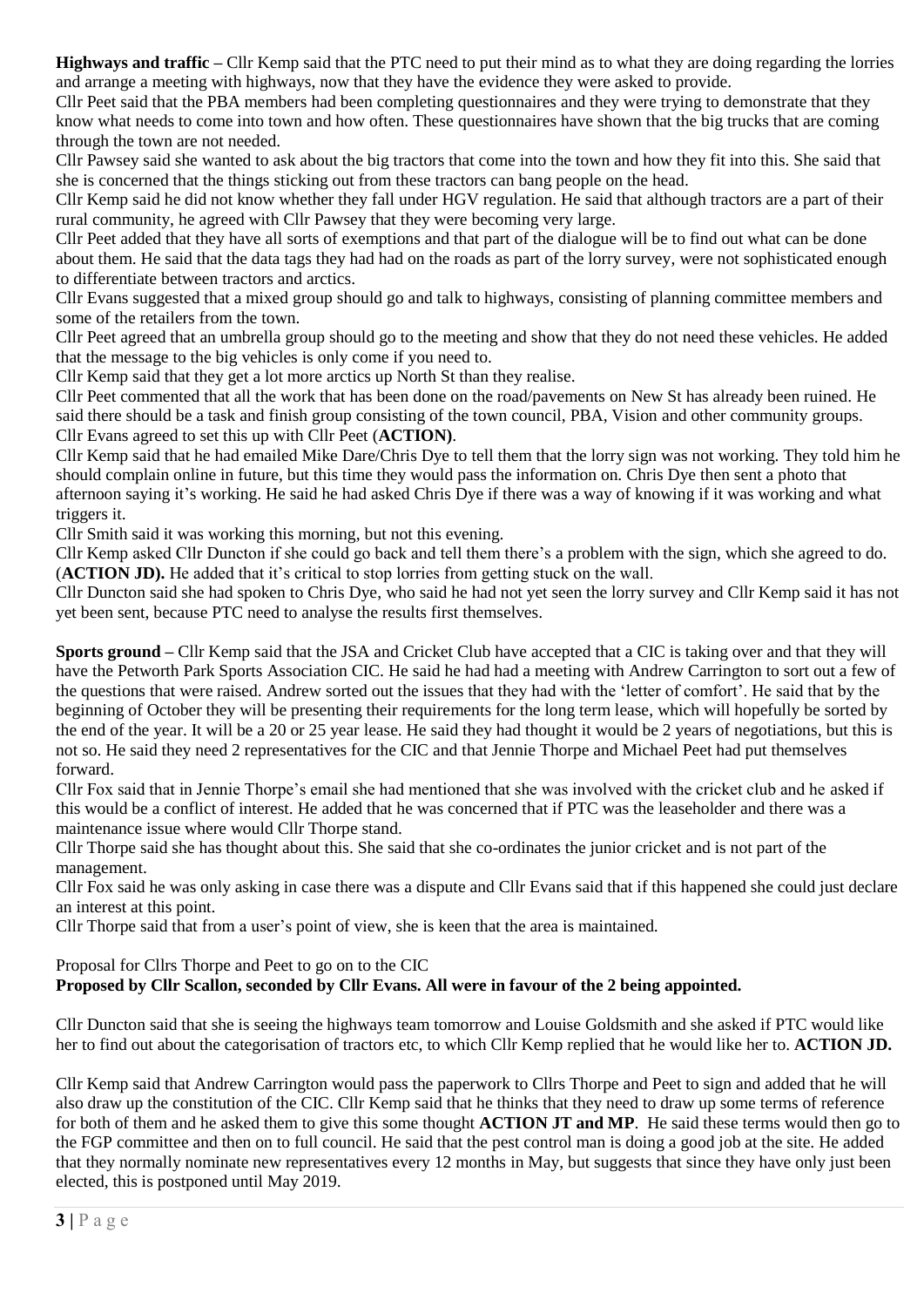Cllr Peet said that he is offering to stay on because he has been involved with it since the beginning, but he is happy to stand aside if and when someone else wants to take this on.

**Staffing** – Cllr Kemp said he will be putting a closed meeting in place for the full town council to consider the new clerk's contract etc. It was not on the agenda for this evening because they are still waiting for some information.

6. To confirm the minutes of the previous council meeting 20.7.17

# **Proposed by Cllr Smith, seconded by Cllr Scallon . Adopted.**

7. Matters arising from previous minutes not already on this agenda. None.

#### 8. To receive reports

a) Cllr Meakin presented the bank reconciliation and invoices as below.

Bank reconciliation

| Reserve at 1 April 2017 - general         | 27,336    | Nat West balances at   | 31/07/201<br>7 |
|-------------------------------------------|-----------|------------------------|----------------|
| Reserve at 1 April 2017 - for allotments  | 1,369     | <b>Current Account</b> | 12907.91       |
| Reserve at 1 April 2017 - for FM          | 3,122     | Deposit Account        | 14040.16       |
| Reserve at 1 April 2017 - for Playparks   | $-5,923$  |                        |                |
| Reserve at 1 April 2017 - for Bus shelter | 3,000     |                        |                |
| Less: Recoverable VAT 2015/16             | 669       |                        |                |
| Less: Recoverable VAT 2016/17             | $-1,011$  |                        |                |
| Less: Recoverable VAT 2107/18             | $-5,037$  |                        |                |
| Plus: income                              | 62,641    |                        |                |
| Less: expenditure                         | $-59,219$ |                        |                |
| 31/07/201                                 |           |                        |                |
| Balance at                                | 26948.07  |                        | 26948.07       |

#### Invoices for approval

|           |                 | Gross    | <b>VAT</b> | Net      |                         |                                      |
|-----------|-----------------|----------|------------|----------|-------------------------|--------------------------------------|
|           | <b>Scottish</b> |          |            |          |                         |                                      |
|           | Water           |          |            |          |                         |                                      |
| 27/04/201 | <b>Business</b> |          |            |          |                         |                                      |
|           | Stream          | 4.27     |            | 4.27     | Allotments Water        | Station Rd 1/4/17 to 26/4/17         |
| 08/08/201 | Total           |          |            |          |                         |                                      |
| 7         | £48.75          | 44.48    |            | 44.48    | <b>Allotments Water</b> | Station Rd 26/4/17 to 3/8/17         |
|           | Ouality         |          |            |          | Traffic consultant      |                                      |
| 26/06/201 | Traffic         |          |            |          | recommended             |                                      |
|           | Surveys         | 840.00   | 140.00     | 700.00   | works                   | Payment on completion                |
| 30/06/201 | Leconfiel       |          |            |          |                         |                                      |
| 7         | d Hall          | 148.00   |            | 148.00   | <b>Farmers Market</b>   | 24th June lower hall                 |
| 28/07/201 |                 |          |            |          |                         |                                      |
|           | Reed            | 292.96   | 48.83      | 244.13   | Office temp             | w/e 28/7/17                          |
| 06/08/201 | Louise          |          |            |          |                         |                                      |
| 7         | Steele          | 164.85   |            | 164.85   | Office temp             | clerking for July Council meeting    |
| 31/07/201 |                 |          |            |          | Neighbourhood           |                                      |
|           | <b>Nexus</b>    | 5,124.00 | 854.00     | 4,270.00 | Plan                    | Final invoice re Submission Document |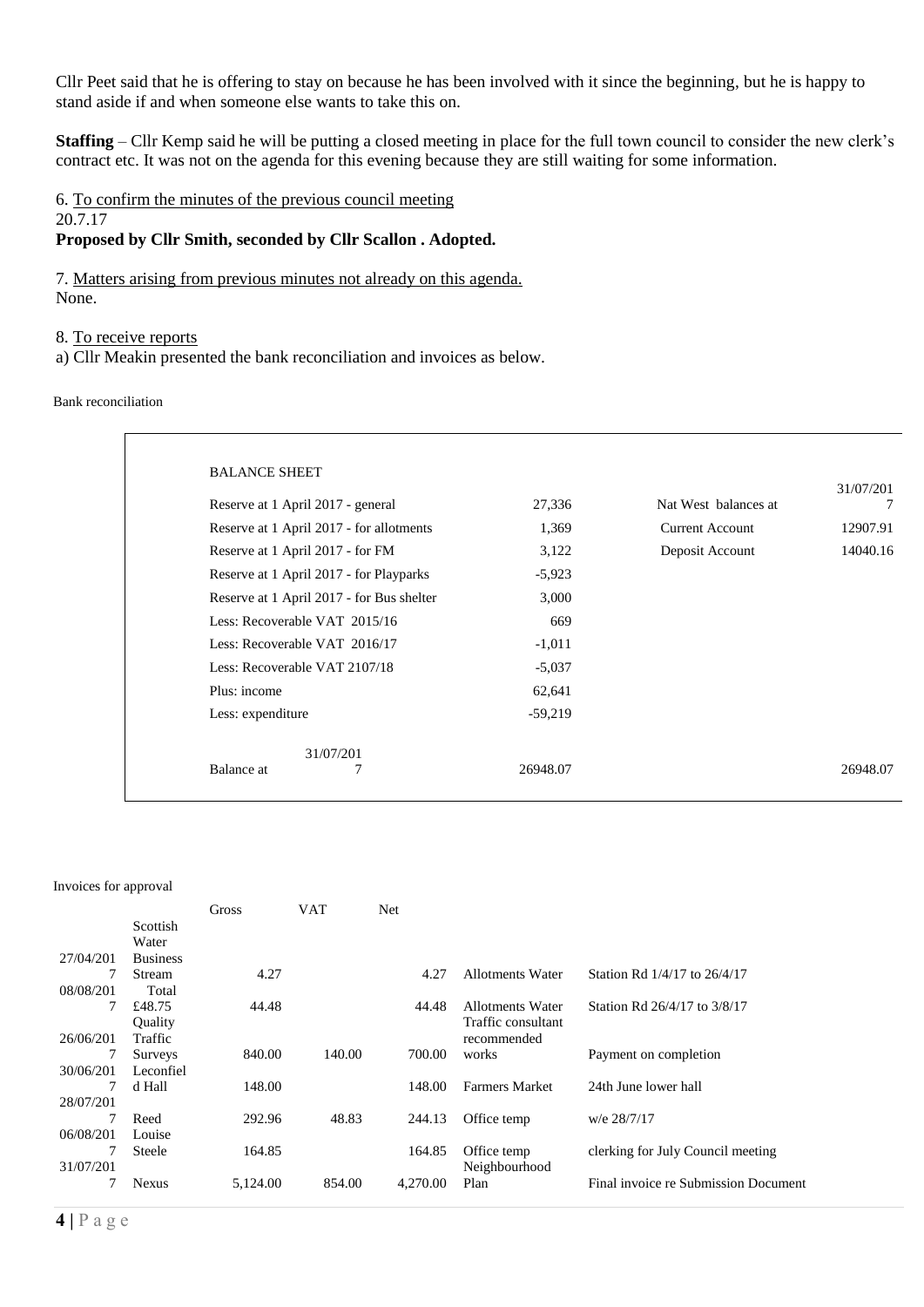| 31/07/201      |                    |          |      |          | Hampers Common                     |                             |
|----------------|--------------------|----------|------|----------|------------------------------------|-----------------------------|
| 7<br>02/08/201 | Austens            | 11.67    | 1.95 | 9.72     | Maintenance                        | Paint brushes               |
| 7              | <b>SSE</b>         | 3.36     | 0.16 | 3.20     | <b>Street Lighting</b>             | July continuous             |
|                |                    | 23.99    | 1.14 | 22.85    | <b>Street Lighting</b>             | July Dusk to dawn           |
|                | Total              |          |      |          |                                    |                             |
| 30/07/201      | £41.47<br>HJS Land | 14.12    | 0.67 | 13.45    | <b>Street Lighting</b><br>Rosemary | July Half night pre dawn    |
| 7              | Services           | 3,705.00 |      | 260.00   | Gardens<br><b>Hampers</b>          | July                        |
|                |                    |          |      | 440.00   | Common                             |                             |
|                |                    |          |      | 2,500.00 | Cemeteries                         |                             |
|                |                    |          |      | 505.00   | Other areas                        |                             |
|                |                    |          |      |          |                                    |                             |
| 31/07/201      | Leconfiel          |          |      |          |                                    |                             |
| 7              | d Estates          | 80.74    |      | 80.74    | <b>Allotments Water</b>            | 1/4/17 to 23/6/17           |
| 25/07/201      |                    |          |      |          | General                            |                             |
| 7              | <b>Krokus</b>      | 30.00    |      | 30.00    | Maintenance                        | Clean bus shelter           |
| 02/08/201      |                    |          |      |          |                                    |                             |
|                | BT                 | 18.00    | 3.00 | 15.00    | Comms/IT                           | Mobile August               |
| 27/07/201      |                    |          |      |          |                                    |                             |
| 7              | Viking             | 63.61    | 4.42 | 59.19    | Expenses/Postage                   | Stamps, A4 paper, files etc |

**Proposed by Cllr Peet, seconded by Cllr Smith.** All in favour to pay invoices.

b) Minutes of previous finance meeting 13.06.2017 **Proposed by Cllr Peet, seconded by Cllr Meakin . Adopted.** 

# c) Highways and Planning meeting minutes – 19.07.17 **Proposed by Cllr Singleton, seconded by Cllr Smith. Adopted.**

d) Open Spaces – Minutes 21.06.17

# **Proposed by Cllr Meakin, seconded by Cllr Evans. Adopted.**

e) Vision Group – Cllr Kemp asked Cllr Fynes about the comment on the Vision minutes that said the press presence at the PTC meeting needs monitoring.

Cllr Fynes said there was some concern that if the minutes are in the public domain, this limits the freedom of the Vision Group, which has lots of ideas which are not always definite plans.

Cllr Kemp said that the PTC has to have things in the public domain.

Cllr Peet said perhaps there could be an announcement that says that the minutes of the Vision Group are not committing them to do the things they are suggesting.

Cllr Fynes said that the Vision Group is not wanting to be secretive. She said it's just that if something is suggested at a council meeting, because it is an open forum, these things may be presented in the press and that the Vision Group is about ideas.

Cllr Kemp added that any correspondence that comes to the council has to be in the public domain.

Cllr Fynes said that the discussion which takes place at Vision Group meetings goes far and wide and that if someone makes a suggestion, this is not always discussed further.

Cllr Scallon suggested that perhaps if someone makes any speculative comments there could be a note made on the minutes to keep this private.

Cllr Fox added that as a town council, because they have representatives on the Vision Group, they should also have the minutes of their meetings.

Cllrs Kemp and Peet said that councillors can request minutes from PBA and Leconfield Hall meetings for this reason. Cllr Fynes said in that case they should have minutes from all groups that have town council representatives.

Cllr Evans pointed out that he joined the Vision Group as a private individual before joining the town council. He said his suggestion would be that they air PTC's concerns about this comment.

Cllr Burden said that people need to be prepared to work together. He said that he had been to the directors meeting for the Community Garden and that 2/3 children from Duncton are benefitting from this, but they have been told that Duncton say they have no money to contribute, so Kate has to fund this. He said it had been raised with the headmistress, who said she appreciated what Kate has done, but he said he feels that Duncton need to look at this differently.